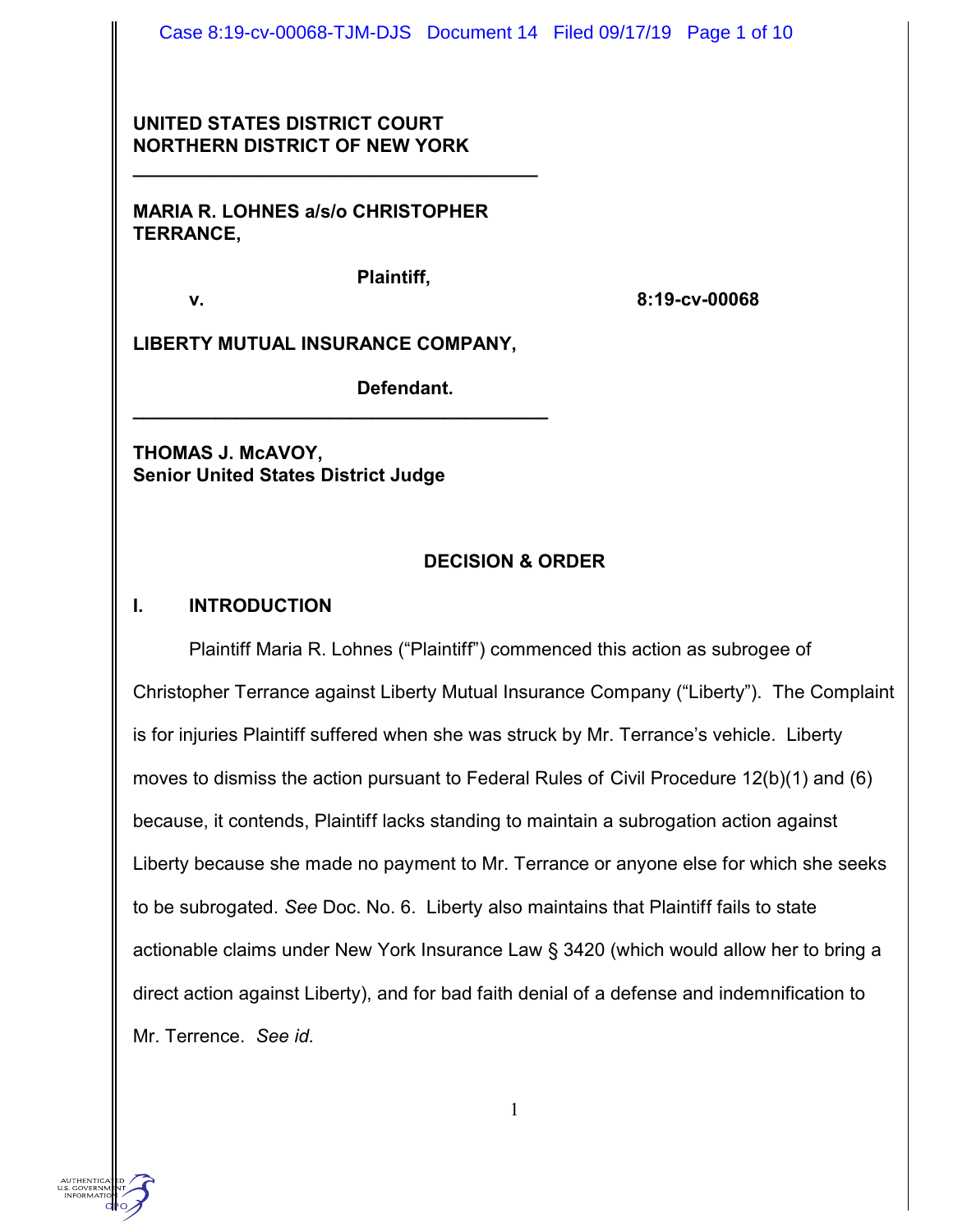Plaintiff responds by pointing out that although she alleges that "an Arbitration Agreement was entered into authorizing plaintiff . . . to pursue, as subrogee of Christopher Terrace, an action against Liberty . . . for its breach of duty to defend and indemnify Christopher Terrance," Compl. ¶ 16, the Complaint and its attachments make clear that she was assigned Mr. Terrence's rights against Liberty. *See* Doc. No. 8. Therefore, she maintains, she has standing to bring this action as an assignee. *See id.* Plaintiff also argues that as Mr. Terrance's assignee she is able to bring a direct action against Liberty for breach of contract, and has stated a valid bad faith claim. *See id.* In addition, Plaintiff cross-moves to file an amended complaint asserting that she proceeds pursuant to the assignment of rights she obtained in arbitration. *See id.* Other than Plaintiff's contention that she proceeds as an assignee as opposed to a subrogee, the allegations in the proposed amended complaint are identical to those in the Complaint. *Compare* Compl. Doc. No. 2, *with* Prop. Am. Compl., Doc. No. 8-9.

Liberty agrees that Plaintiff can pursue a claim directly against Liberty as assignee of Mr. Terrence's rights. Doc. No. 13. Accordingly, Liberty has no objection to Plaintiff's cross-motion seeking leave to file an amended complaint for the purpose of curing the standing and New York Insurance Law § 3420 challenges. *Id*. Liberty does maintain, however, that the proposed amended complaint fails to cure the legal defect in Plaintiff's bad faith claim. *See id.* Therefore, Liberty argues, Plaintiff's bad faith claim should be dismissed whether asserted in the Complaint or the proposed amended complaint. *See id.* 

#### **II. DISCUSSION**

**a. Cross-Motion to Amend**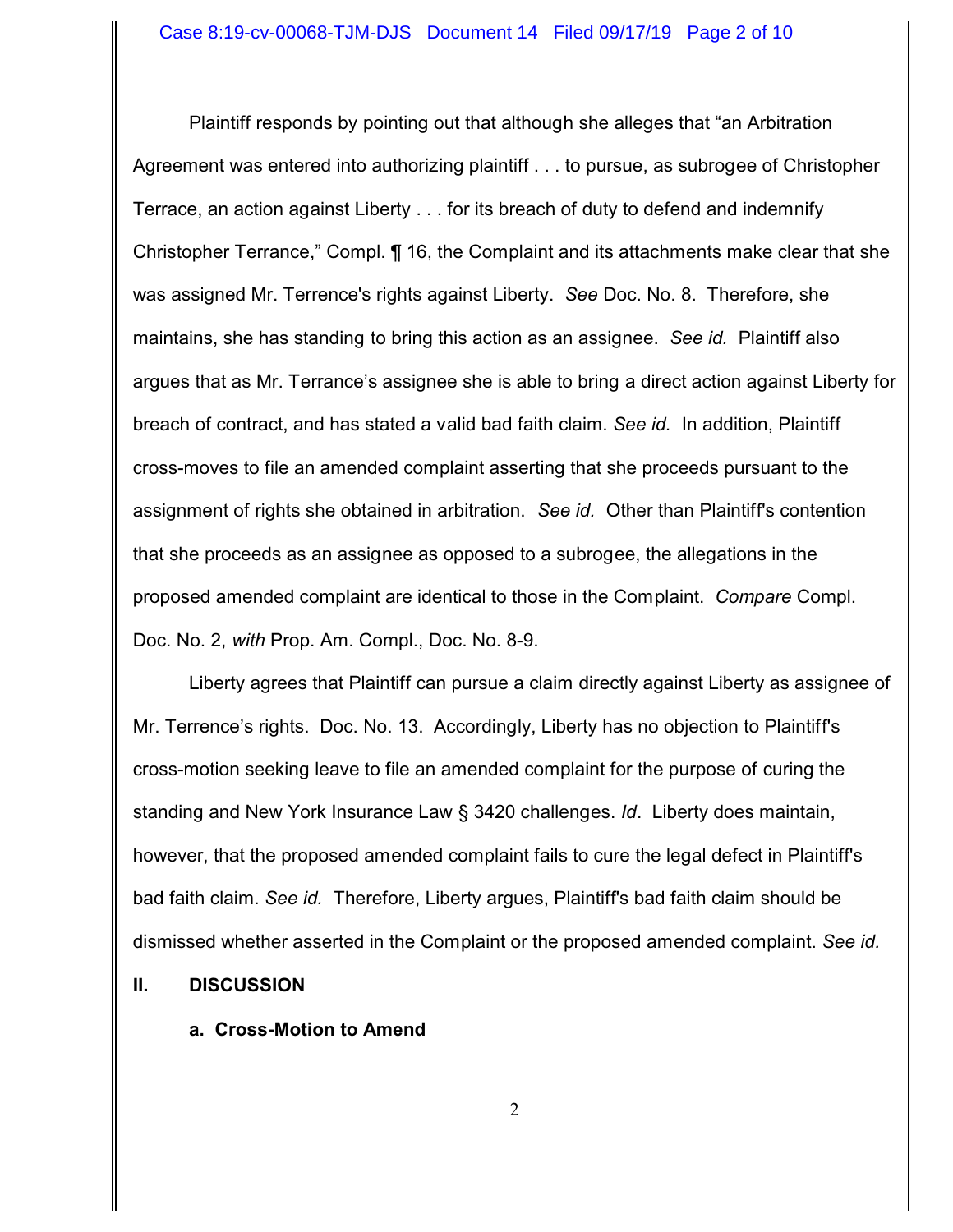Because leave to amend is freely granted when justice so requires, Fed. R. Civ. P. 15(a)(2), the Court grants the cross-motion which cures the standing and New York Insurance Law § 3420 challenges. The Court Clerk is respectfully directed to file the proposed amended complaint, Doc. No. 8-9, as the operative pleading, and to amend the caption on the docket to indicate that Plaintiff proceeds as an assignee of Christopher Terrance.

## **b. Rule 12(b)(6) Motion**

The Court proceeds to determine whether the Amended Complaint ("AC") states a plausible claim for bad faith.

### **1. Standard of Review**

In considering a Rule 12(b)(6) motion, the Court "may consider the facts alleged in the complaint, documents attached to the complaint as exhibits, and documents incorporated by reference in the complaint." *DiFolco v. MSNBC Cable L.L.C.*, 622 F.3d 104, 111 (2d Cir. 2010). The Court must accept "all factual allegations in the complaint as true, and draw[] all reasonable inferences in the plaintiff's favor." *Holmes v. Grubman*, 568 F.3d 329, 335 (2d Cir. 2009) (internal quotation marks omitted). A Rule 12(b)(6) motion to dismiss a complaint or a claim therein calls upon the Court to gauge the facial sufficiency of that pleading, utilizing as a backdrop a pleading standard which, though unexacting in its requirements, "demands more than an unadorned, the-defendant-unlawfully-harmed me accusation" in order to withstand scrutiny. *Ashcroft v. Iqbal*, 556 U.S. 662, 678 (2009)(citing *Bell Atl. Corp. v. Twombly*, 550 U.S. 554, 555, 127 S. Ct. 1955, (2007)). "To survive a motion to dismiss, a complaint must contain sufficient factual matter, accepted as true, to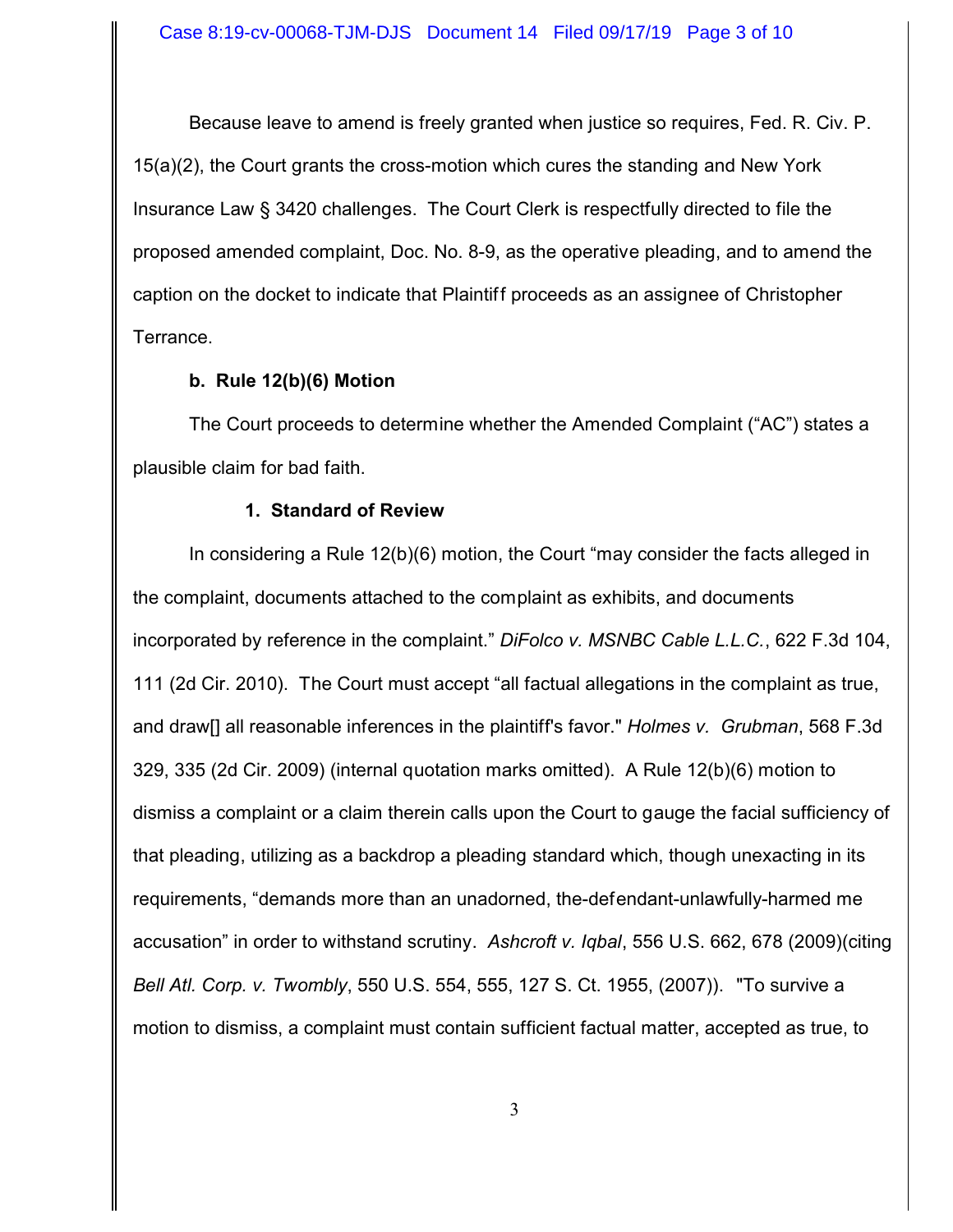state a claim to relief that is plausible on its face." *Id.* A claim will only have "facial plausibility when the plaintiff pleads factual content that allows the court to draw the reasonable inference that the defendant is liable for the misconduct alleged." *Id*.

## **2. Background<sup>1</sup>**

 On or about August 11, 2013, Mr. Terrance was operating a 2006 Chevy Tahoe which struck Plaintiff causing her severe and serious personal injuries. AC TI 9 & 10. Prior to the accident, Mr. Terrance's mother, Louise Jacobs, purchased an insurance policy from Liberty bearing policy number A02-221108629-6703 (the "Policy"). *Id.,* ¶ 19. Liberty was timely notified of the accident but disclaimed coverage for Mr. Terrance. *Id.,* ¶¶ 12-13.

 On August 29, 2014, Plaintiff filed a summons and complaint against Mr. Terrance in the New York State Supreme Court, St. Lawrence County, but Liberty refused to contribute or provide in any way to Mr. Terrence's defense. *Id.,* ¶¶ 14-15. On November 8, 2016, an Arbitration Agreement was entered into authorizing Plaintiff to pursue, as assignee Mr. Terrance, an action against Liberty for its breach of the duty to defend and indemnify Mr. Terrance in the state court action. *Id.,* ¶ 16. On November 14, 2016, an Arbitration was held in the state court action. *Id.,* ¶ 17. On November 15, 2016, the Hon. David Demarest issued an Arbitration Award in favor of Plaintiff and against Mr. Terrence in the amount of \$336,500.34. *Id.,* ¶ 18. On June 12, 2017, the Hon. Mary M. Farley, J.S.C., issued an Order and Judgment in the total amount of \$336,500.34 in favor of Plaintiff and against Mr. Terrence. *Id.,* ¶ 18.

Plaintiff, through her attorneys, made demands to Liberty at or below the Policy limits

<sup>&</sup>lt;sup>1</sup>The following facts are taken from the Amended Complaint and deemed to be true for purposes of this motion.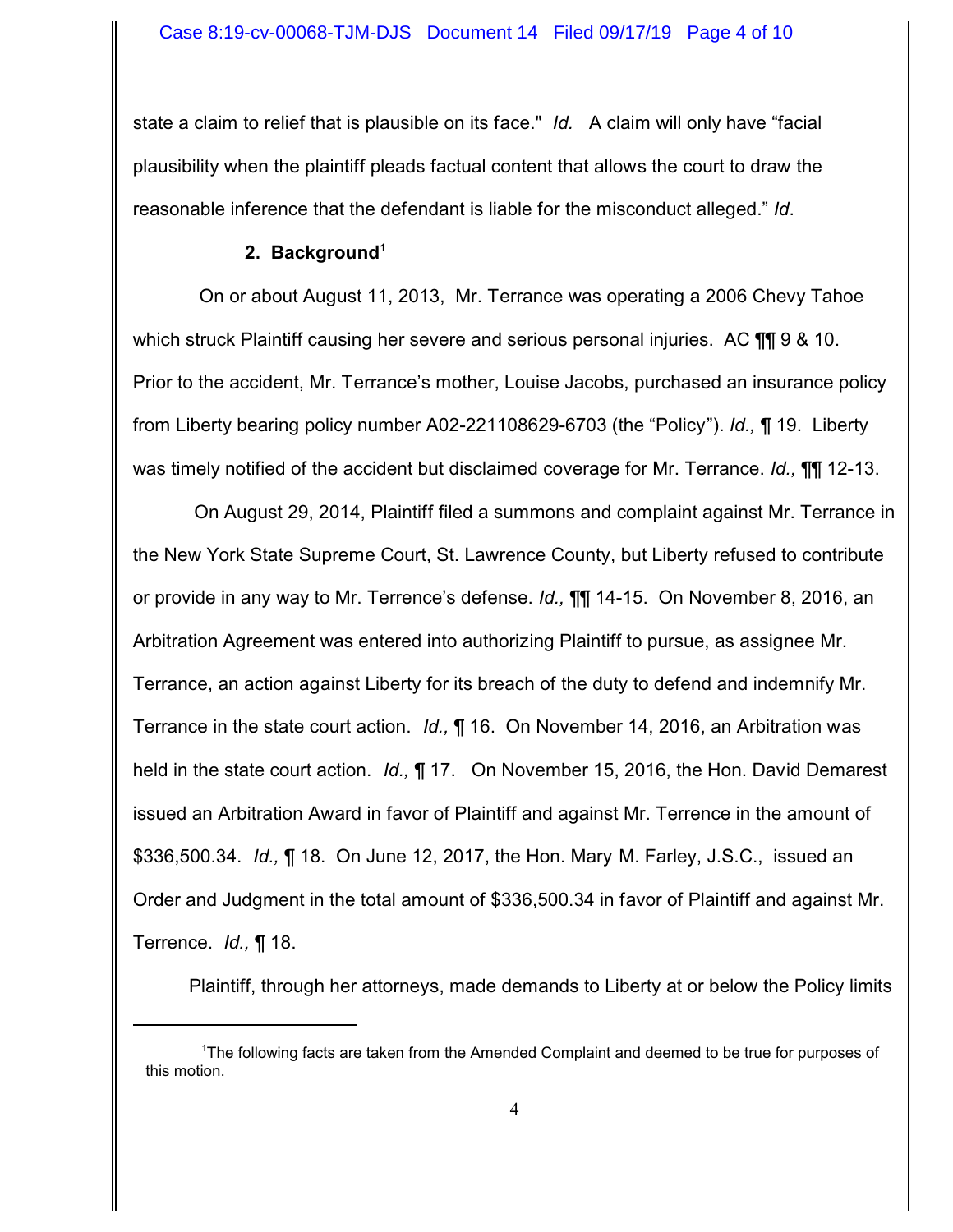to settle the case. *Id.,* ¶ 20. Liberty refused to indemnify Mr. Terrance, and made no effort to offer any settlement on the case. *Id.,* ¶ 21.

## **3. Legal Allegations**

The AC alleges that Liberty's refusal to defend and indemnify Mr. Terrance exposed him to personal liability totaling \$311,500.34. As a result, Mr. Terrance assigned his right to bring a cause of action against Liberty for that exposure. The AC further alleges that Liberty's refusal to defend or indemnify Mr. Terrance was an unlawful attempt to force Plaintiff to accept less money than the amount due under the Policy. *Id*., ¶¶ 23, 24 & 25.

The AC alleges that Liberty owed Mr. Terrance the following duties:

(a) A duty to honor the insurance contract for the entire policy duration;

(b) A duty to conduct a prompt, reasonable and diligent investigation of the

facts of the case to determine the validity of the claims made by Plaintiff;

(c) A duty to evaluate Plaintiff's claims fairly;

(d) A duty to attempt in good faith to effectuate a prompt, fair and equitable settlement of a claim where liability is clear;

(e) A duty to act promptly and reasonably in settling the claim;

(f) A duty not to reject a reasonable and fair offer of settlement;

(g) A duty not to put its insureds through unnecessary litigation;

(h) A duty not to put its insureds' assets at risk;

(i)  $[A$  duty]<sup>2</sup> to tender the policy limits for the underlying claim;

<sup>&</sup>lt;sup>2</sup>The AC at  $\P$ 26(i) states: "failing to tender the policy limits for the underlying claim". Given the context of this statement, the Court presumes Plaintiff intended to allege that Liberty owed Mr. Terrence a duty to tender the policy limits for the underlying claim.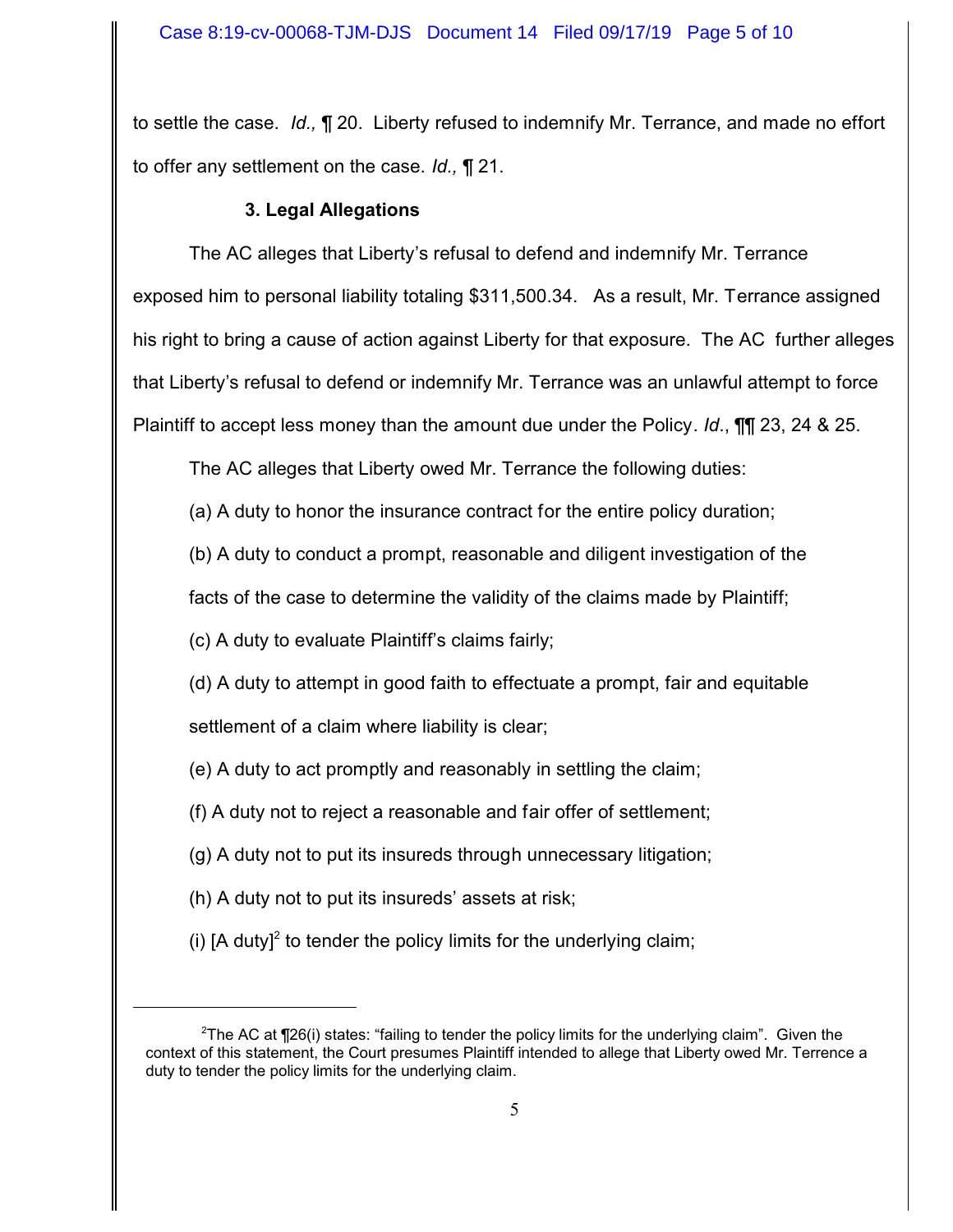(j) A duty to refrain from actions that would injure the plaintiff's ability to obtain the benefits of the insurance contract; and

(k) A duty of good faith and fair dealing.

### *Id.*, ¶ 26

The AC alleges that "[a]s a direct and approximate result of Liberty Mutual's breach of its duties that it owed to its insureds, Christopher Terrance was deprived of the benefits to which he was entitled, was forced to incur expenses to obtain the benefits to which he was entitled, and Christopher Terrance was otherwise exposed to personal damages to which Liberty Mutual was contractually obligated to pay." *Id.*, ¶27. The AC further alleges that "Defendant's actions herein further constitute bad faith insurance practices." *Id.*, ¶ 28. The AC asks that the Court enter a declaratory judgment that Liberty must pay the Policy limits to Plaintiff. *Id.*, paragraph 29.

#### **4. Analysis**

Liberty argues that Plaintiff makes a blanket allegation of bad faith against it, stating that Liberty breached its duties to Mr. Terrance in denying a defense and indemnification in the underlying action. But, Liberty contends, the AC does not specify any alleged acts evidencing bad faith, instead listing duties an insurer has to its insured and then simply stating that Liberty acted in bad faith. Liberty maintains that the actual basis for a bad faith claim is unclear as there is no bad faith cause of action delineated, and there are no facts alleged with regard to Liberty's actions or omissions, other than denying coverage to Mr. Terrance. Thus, Liberty maintains, any bad fath claim must be dismissed because New York law does not recognize a separate cause of action for bad faith breach of the implied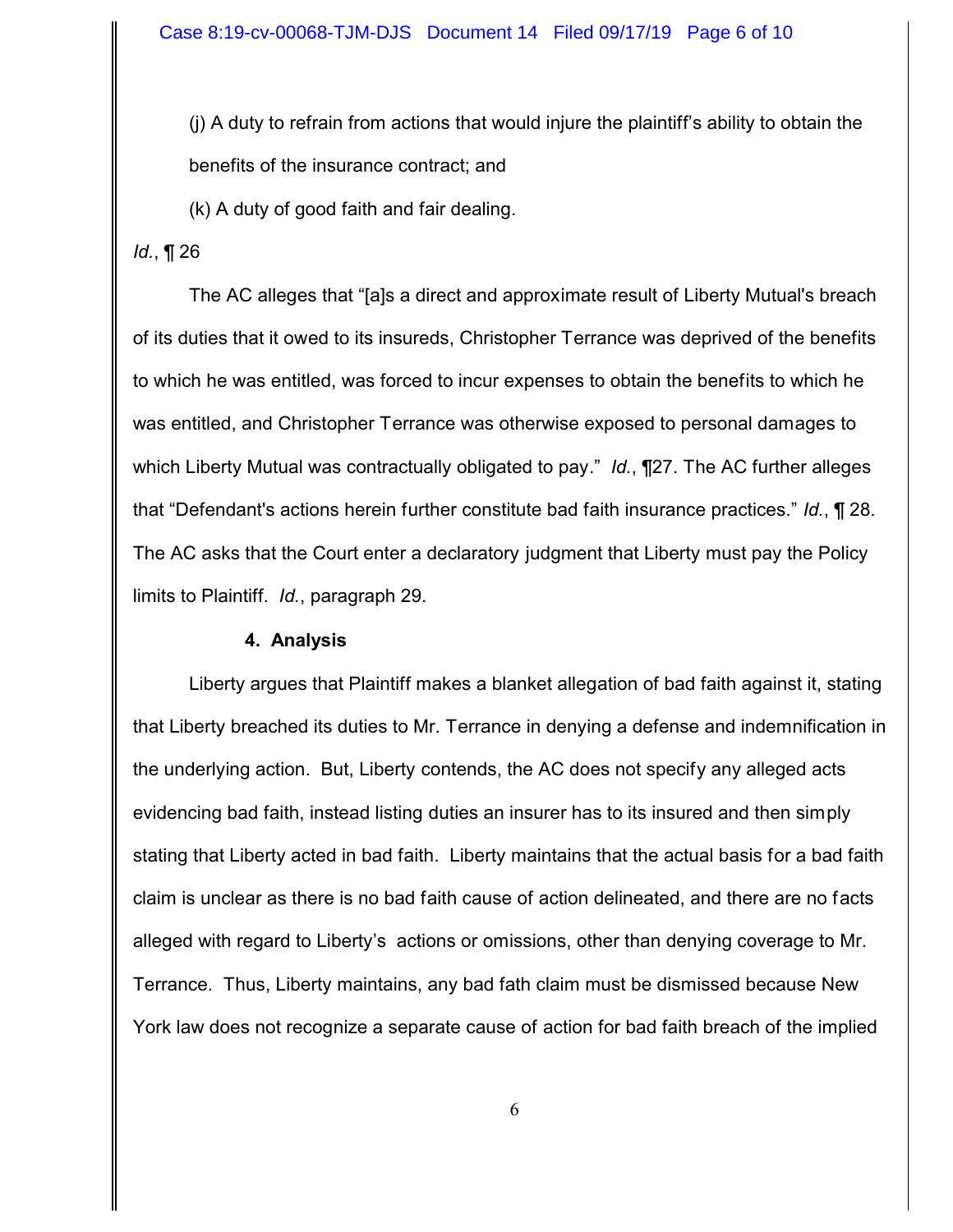covenant of good faith when a breach of contract claim based on the same facts is also

pled. Def. Mem. L. at 7.

Plaintiff responds by arguing that

[she] has alleged, as assignee, a valid claim for breach of contract on behalf of Christopher Terrance. The Complaint identifies a valid insurance policy which existed at the time of this accident, and under which Christopher Terrance was insured. As such, Liberty Mutual had a duty to defend and indemnify Christopher Terrance for the happening of the accident complained of in the [Amended] Complaint. . . . Liberty Mutual breached its contract by failing to defend or indemnify Christopher Terrance. The aforementioned conduct and breach caused Christopher Terrance damage in the amount of the policy limits and exposed him to personal liability. Since Maria Lohnes, as assignee, stands in the shoes of Christopher Terrance in this case, she has pled a claim of breach of contract against Liberty Mutual Insurance Company.

Pl. Mem. L. , at 5.

As to bad faith, Plaintiff cites to *Roemer v. Allstate Indemnity Ins. Co.*, 163 A.D.3d

1324 (NY App. Div. 2018), for the proposition that a party may establish a prima facie case of bad faith if it establishes that the insurer's conduct constituted a gross disregard for an insured's interests. A valid claim in this regard can be made out, Plaintiff contends, by demonstrating that the insured deliberately or recklessly failed to place the insured's interests on equal footing with its own. Plaintiff argues that the AC alleges that Liberty refused to defend or identify Mr. Terrence, made no effort to settle the underlying case, and breached the duties that are set forth at paragraph 26 of the AC, thus amounting to "a gross disregard for the interests of Christopher Terrance" and stating a claim for bad faith. Pl. Mem. L., at 6-7.

For the reasons that follow, Liberty's motion to dismiss the bad faith claim is granted. "Under New York law, there is a covenant of good faith and fair dealing implied in all contracts." *Fleisher v. Phoenix Life Ins. Co.*, 858 F. Supp. 2d 290, 298 (S.D.N.Y. 2012).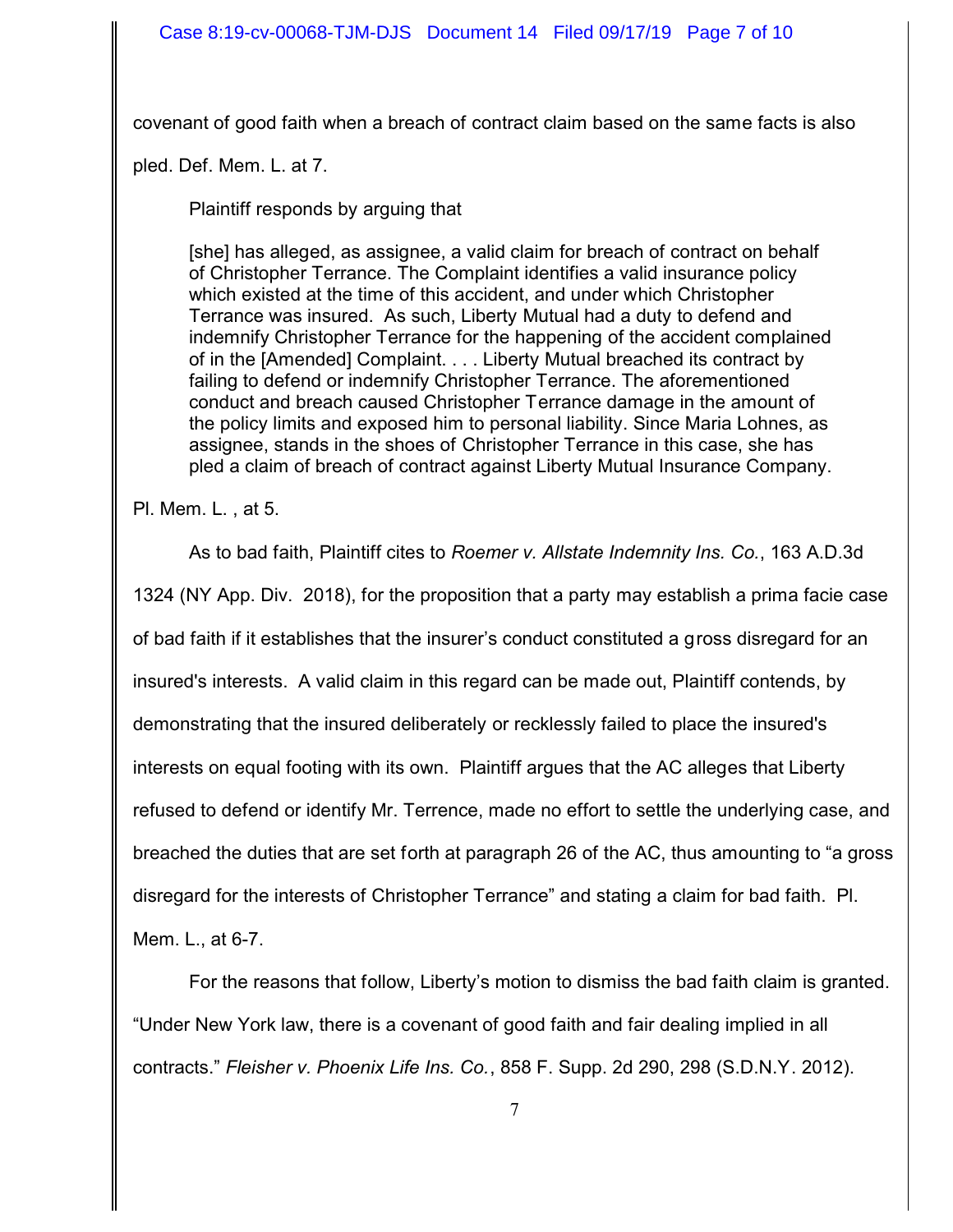"This covenant embraces a pledge that neither party shall do anything which will have the effect of destroying or injuring the right of the other party to receive the fruits of the contract." *Id.* at 298-99 (quoting *Harris v. Provident Life & Accident Ins. Co.*, 310 F.3d 73, 80 (2d Cir. 2002)). "Generally, under New York law, parties to an express contract are bound by an implied duty of good faith, but breach of that duty is merely a breach of the underlying contract." *JPMorgan Chase Bank, N.A. v. IDW Grp., LLC*, No. 08-Civ.- 9116 (PGG), 2009 WL 321222, at \*5 (S.D.N.Y. Feb. 9, 2009) (internal quotation marks, citations, and brackets omitted). To successfully plead a breach of contract under a theory of breach of the implied covenant of good faith and fair dealing, a plaintiff must allege that defendant, in bad faith, engaged in behavior that effectually destroyed or injured the plaintiff's right to receive the fruits of the contract. *Burton v. Label, LLC*, 344 F. Supp. 3d 680, 696 (S.D.N.Y. 2018). "Further, plaintiffs are required to plead 'specific factual allegations of a party's bad faith,' as 'conclusory allegations of a party's failure to act in good faith are insufficient.'" *K&G Elec. Motor & Pump Corp. v. Ingersoll-Rand Co.*, No. 18-CV-2308 (DRH/SIL), 2019 WL 4089546, at \*7 (E.D.N.Y. Aug. 27, 2019)(quoting *Ferguson v. Lion Holding, Inc.*, 478 F. Supp. 2d 455, 469 (S.D.N.Y. 2007)).

Because a breach of this duty is "merely a breach of the underlying contract," New York law "does not recognize a separate cause of action for breach of the implied covenant of good faith and fair dealing when a breach of contract claim, based upon the same facts, is also pled." *Cruz v. FXDirectDealer, LLC*, 720 F.3d 115, 125 (2d Cir. 2013). "A breaching party's 'bad faith in connection with a breach of contract ... does not provide an independent basis for recovery.'" *Acranom Masonry, Inc. v. Wenger Constr. Co.*, No. 14-CV-1839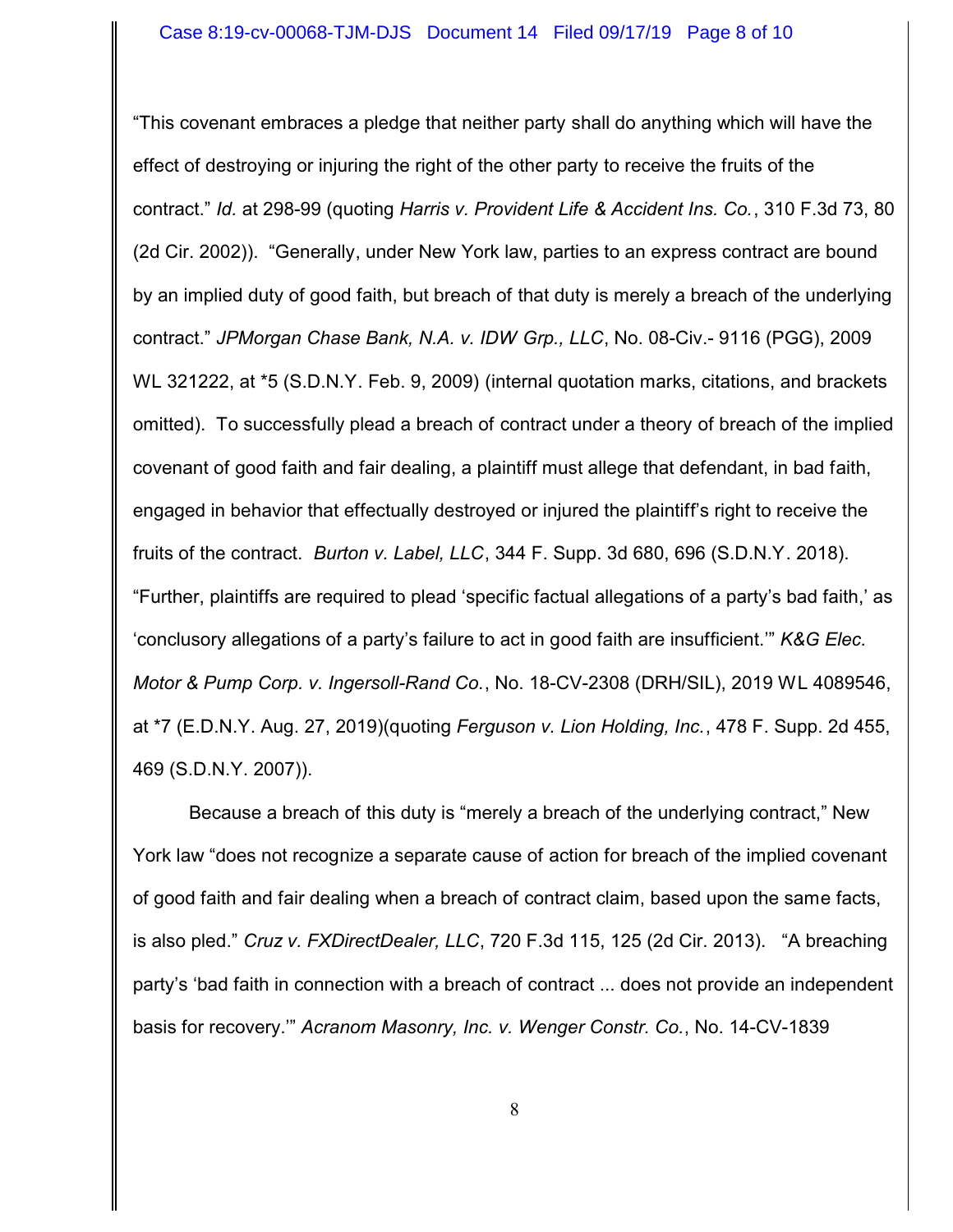(PKC/RML), 2019 WL 3798047, at \*16 (E.D.N.Y. Aug. 13, 2019)(quoting *Symquest Grp., Inc. v. Canon U.S.A., Inc.*, 186 F. Supp. 3d 257, 266 (E.D.N.Y. 2016)(citations omitted)). Thus, "[a] claim premised on a breach of the implied covenant should be dismissed as duplicative if it is based upon the same facts underpinning an express breach of contract claim." *Core Sec. SDI Corp. v. Albany Med. Ctr.*, No. 1:18-CV-167 (GLS/CFH), 2019 WL 1228550, at \*1 (N.D.N.Y. Mar. 15, 2019)(citing *Research Found. of State Univ. of N.Y. v. Nektar Therapeutics*, No. 1:9–cv–1292, 2013 WL 2145652, at \*8 (N.D.N.Y. May 15, 2013)); *see Sanderson v. First Liberty Ins. Corp.*, No. 8:16-CV-644, 2017 WL 5176371, at \*3 (N.D.N.Y. Nov. 7, 2017), *appeal dismissed*, No. 17-3892, 2018 WL 6428070 (2d Cir. Apr. 24, 2018)("[A] claim for breach of the implied covenant will be dismissed as redundant where the conduct allegedly violating the implied covenant is also the predicate for breach of covenant of an express provision of the underlying contract.")(internal quotation marks and citation omitted).

Here, as Plaintiff represents in her memorandum of law, the facts underpinning the bad faith claim are the same as those underpinning her express breach of contract claim. Namely, that Liberty refused to defend and indemnify Mr. Terrance. While Plaintiff asserts that this refusal to comply with the terms of the Policy constituted breaches of Liberty's duties under the contract and amounted to "bad faith insurance practices," she has not plead specific conduct by Liberty that is different from that underpinning the breach of contract claim. Further, Plaintiff's assessment in her memorandum of law that this conduct was deliberate and reckless, and amounted to a gross disregard for the interests of Mr. Terrance, does not make out a claim different from the breach of contract claim. *See, e.g.,*